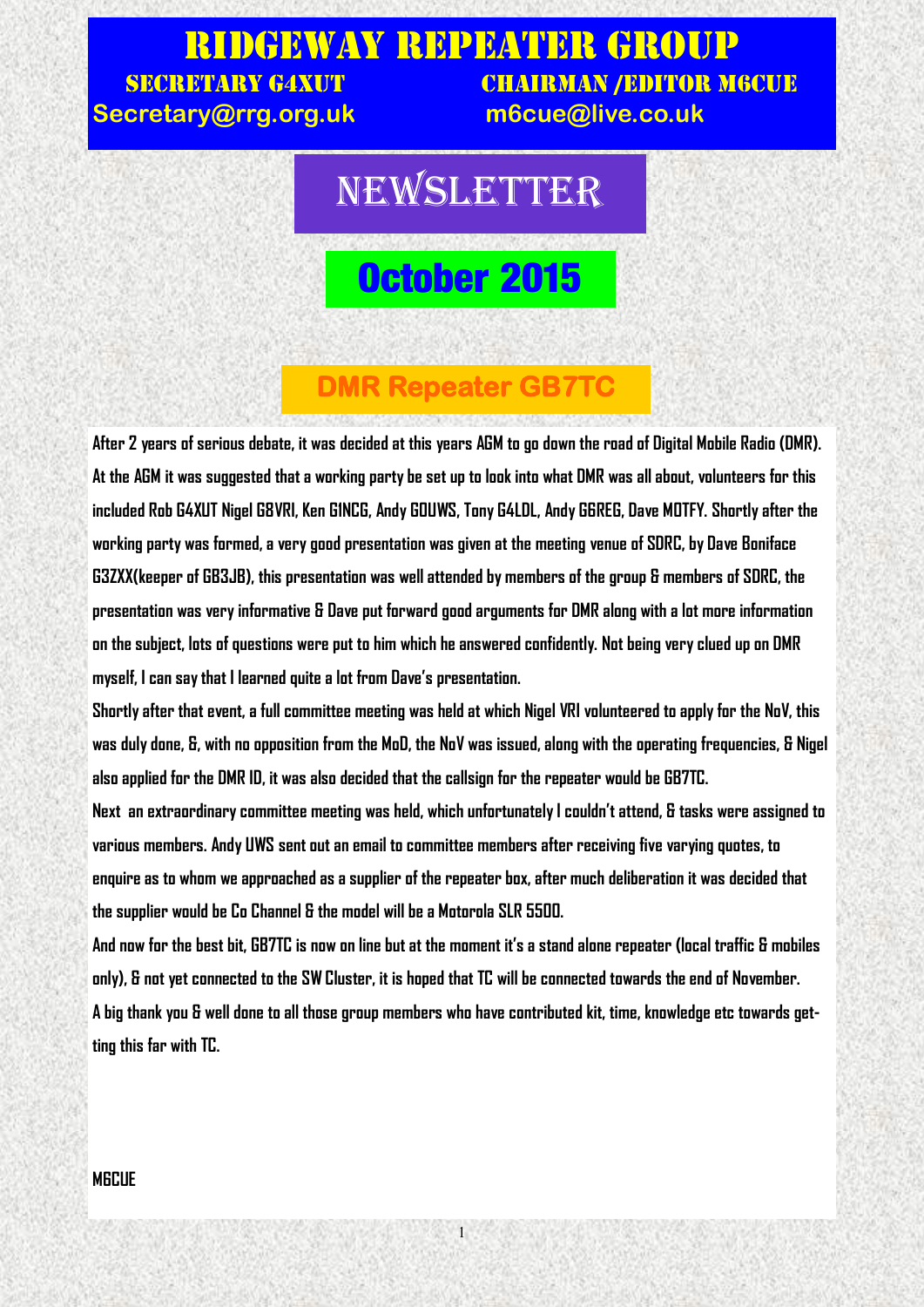## Calling all Tytera DM380 Handy owners. Some Technical Info you may not be aware of.

**Taken from a Facebook posting on my wall by Kirk Nemzer WB6EGR**

**He writes :-**

**OK people, do you want to be able to set levels on your MD380? Before doing so make sure you have some test equipment handy & that you know how to use it. Make notes of all current values on screen, or do a screen print, so that you can go back to them if you "brick" your handy.**

**Go into the folder where the MD380 program lives. Look for a file called "settings" it will look like this [setup]**

```
language = english
testmode = 0
model = DR780
oenmodel = MD_380
oemindex = 255
windowtext = CPS MD_380
```

```
readwrite = 0
```

```
chcount = 1000
```

```
zonecount = 250
```

```
password = 0
```

```
readmodel = 0
```

```
exeflag = 0
```

```
exepassword = 777777
```

```
languagemenu = 1
```

```
jstdefault = 0
```

```
voiceencrypt = 1
```

```
timesetting = 1
```

```
[FreqRange]
Freq0 = [136-174MHz]
Data0 = 60134017
```
 **(cont'd on page 3)**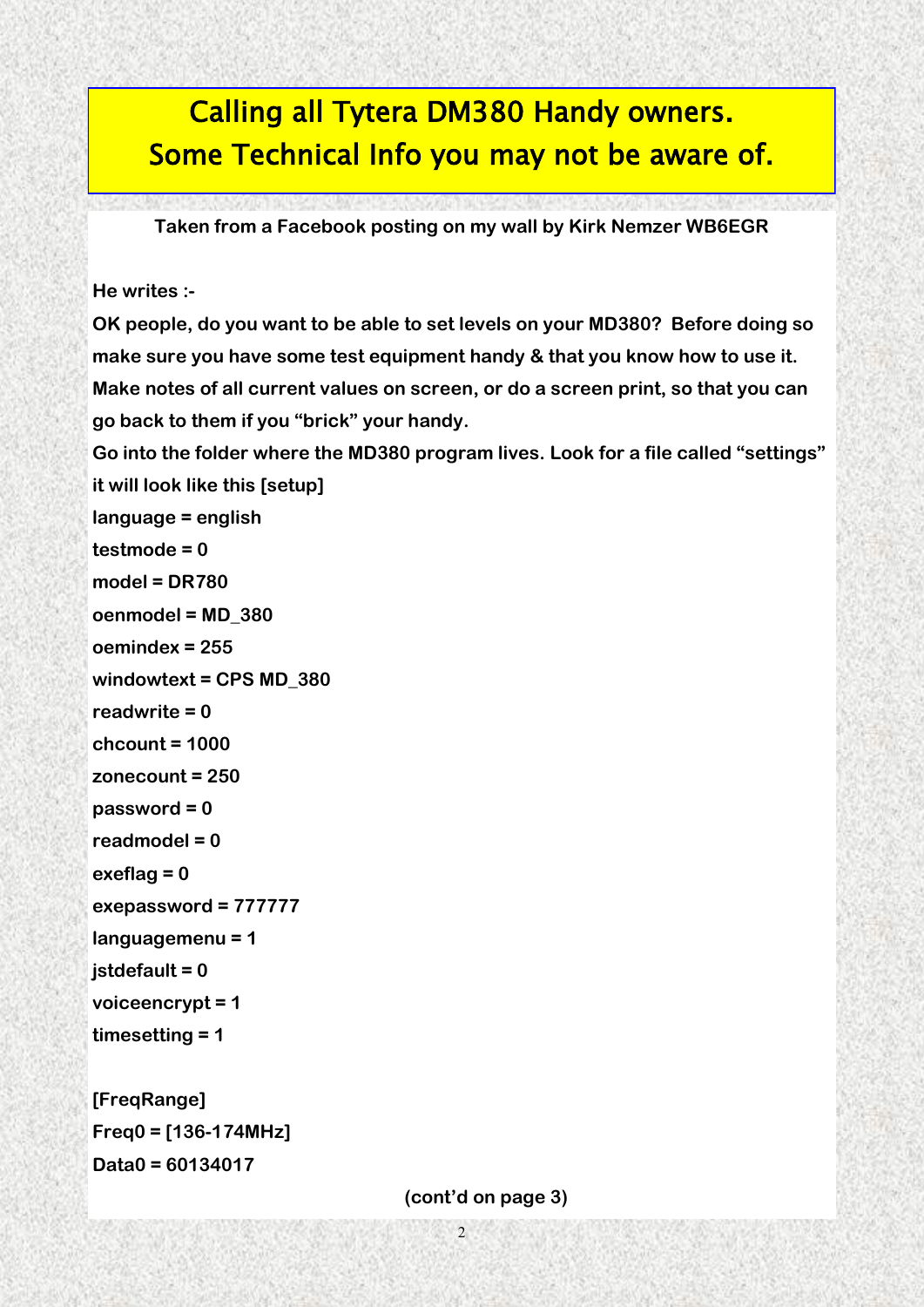**freq1=[350-400MHz] data1= 00350040**

**freq2=[400-480MHz] data2=00400048**

**freq3=[450-520MHz] data3=00400052**

**Go to the command that says "testmode=0". Edit it to show "testmode=1" & save the file. Now open the CPS & read from the radio. Once that's loaded press CTRL T. you will see a tech page pop up. This is where you can adjust values & settings.** 

**Kirk also replied to comments on his post as follows By carrying out the above you can alter deviation, power (down to 500mW), freq alignment etc.**

#### **IMPORTANT!!!**

**Please note that by carrying out the above, you are susceptible to "bricking" your radio, only do it if you know what you are doing, if not please ask a suitably learned person to do it for you. I for one won't be trying it as,** 

**a.) I must admit I'm not too aux fait with firmware, &,**

**b.) I don't have much in the way of test equipment to hand.** 

**Please may I repeat, that you make records of the original settings & also of those that you alter & the results of your labours.** 

**If anyone does try the procedure, could you please email your results to me & I'll include them in the next newsletters for all to see.**

3

#### **M6CUE**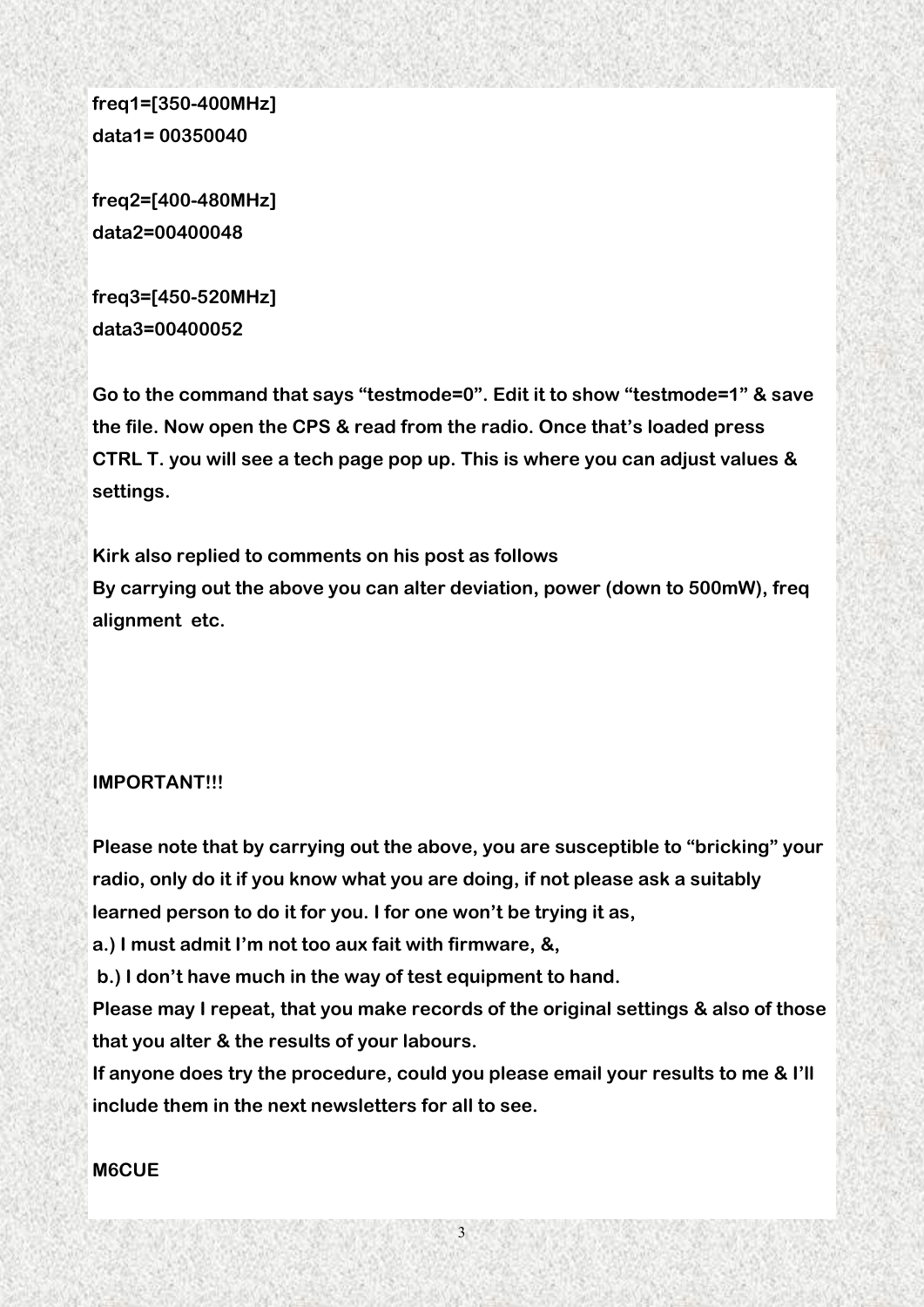# A tale of DMR woe. By Neil M6CUE

**My first foray into the world of DMR handies sadly ended in disaster. I bought a Zastone DP880 UHF DMR handy from EBay, cost £78.00, it didn't arrive with the programming lead promised, also no drivers either, after several emails to & from China, I had the lead & drivers, I downloaded the programming software from the internet, all seemed OK. Right I thought, let's get going, knowing how picky handies are about being connected to computers, I borrowed from my experience of analogue handies & started by plugging the lead into the laptop, then the radio, switched on said radio, brought up the programming software, all OK thus far. Tried to read from radio, no luck, had pop up window asking to check com port settings, OK then I thought, should have done that to start with but hey ho, setting in software was com port 3, checked in device manager on laptop, no com port, radio identified as a USB device under USB devices, ah somewhat odd I thought, so then tried all permutations of connection that I knew of, failed, so another round of emails to & from China to identify symptoms, no luck, all they threw at me was tried & failed, even bought another lead with driver, this also failed. So radio winged it's way back to EBay for refund.** 

**Next, I went to the Neston Mini Car Boot Sale, Rob Mott from Hamtek UK was there so after John G1OQV had bought his last Tytera DM380, bummer, what to do now, thought, then bought a Kydera DM880, already programmed with the SW Cluster, DMR Simplex Freq's, Analogue Simplex Freq's, & nothing else. Had a quick fiddle with it when I got back to the car, as you do, all OK there then. Downloaded programming software from the net, plugged in, switched on brought up program, read from radio, eureka!!! worked first time, put in TC's freq's, TD's as well along with AW, our nearest DMR & Analogue repeaters. Right then, next, write to radio, worked first time as well, now for the problem, went to twiddle the channel changer knob, it no workee, strange I thought, worked OK when I bought it, so fearing the worst, back to Hamtek UK it went. I wondered why Rob was a bit slow in getting back to me, but apparently he's sorting out new storage/workshop facilities, still that aside, he did get back to me, only to inform me that the root cause of the problem was me??? What I'd done without realising it was to disable the knob "encoder" in the software, doh. OK accepted that, so waiting for return of radio, I contacted Rob to see where it had got to. Had to send a cheque to him to cover p&p before he'd release it, apparently he'd been caught out by people in the past, cheque duly sent, am now awaiting radio along with spare Kydera battery, spare battery for G1OQV's Tytera as well. So when all received a happy bunny I shall be.**

**In the interim, I thought about a fist mic & battery eliminator for the Kydera, at present Hamtek UK don't do either, but will in future, so looked on the net & found an alternative supplier for same in lesswires.co.uk, mic is £19.99, battery eliminator £9.99, ordered & received next day, the mic is of very good quality & audio output "as tested by G1OQV in qso with G4XIB" so it fits & works with the Tytera DM380 as well, also will fit & work with the Wouxun KG-UV6D or any similar handy with two pin outs but only at certain pin centres. When I have my radio back I'll plumb it into the dual band dipole & use it as a 5W DMR base station, G1OQV has already done so with his Tytera & that proved to work well on low power as well as high, even as far away as we are from the repeater.** 

**At least this tale of woe may yet have a happy ending, hopefully!!!!!**

**Good news, radio should arrive Saturday Oct. 24th, so a programming we will then go, & the world will be my lobster, well at least the local world.**

4